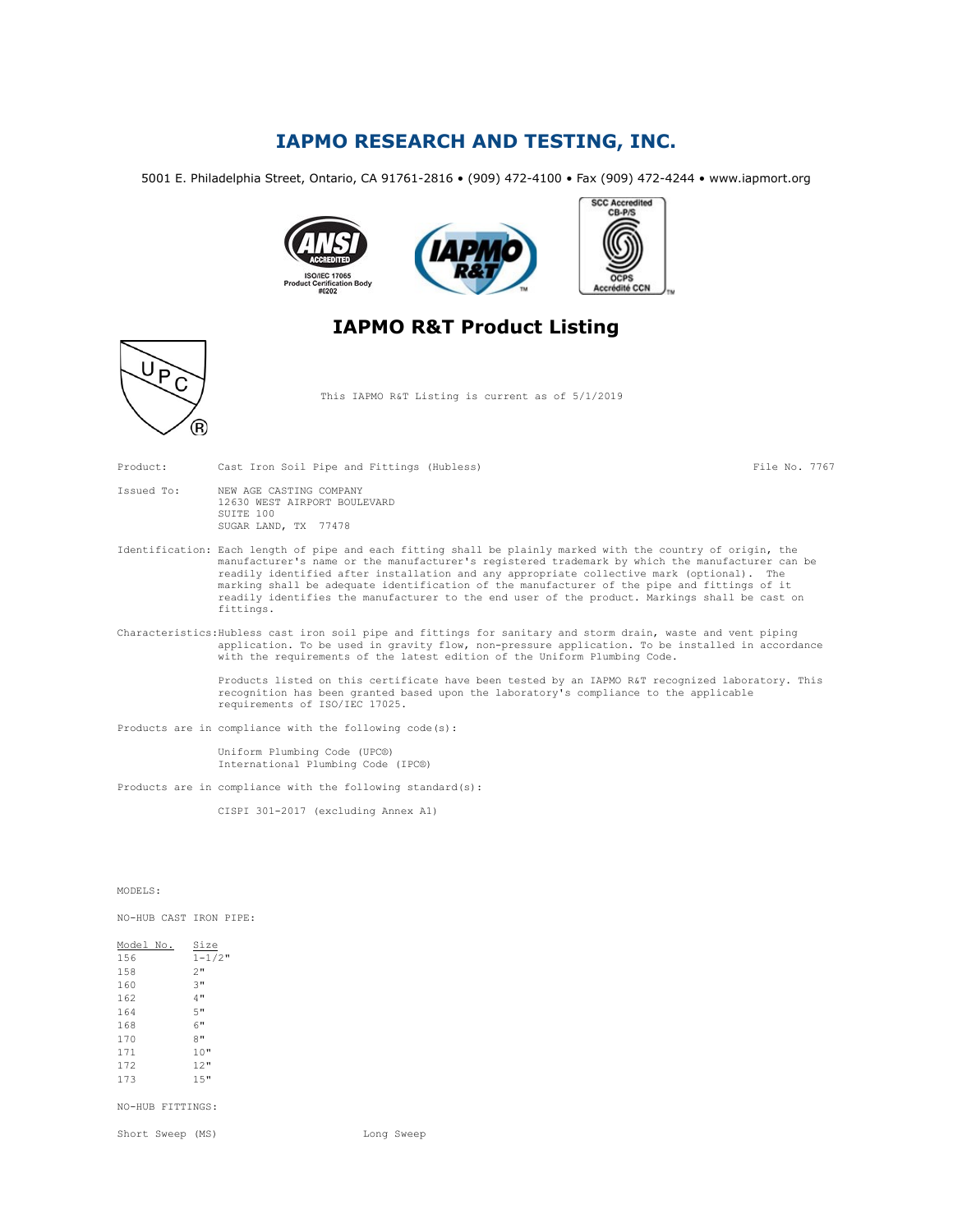| Model No.         | <u>Size</u>               | Model No.            | <u>Size</u>                       |
|-------------------|---------------------------|----------------------|-----------------------------------|
| 462               | 2"                        | 492                  | $1 - 1/2$ "                       |
| 464               | 3"                        | 494                  | 2"                                |
| 468               | 4"                        | 496                  | 3"                                |
| 470               | 5"                        | 498                  | 4"                                |
| 472               | 6"                        |                      |                                   |
| 474               | 8"                        |                      |                                   |
| 475               | 10"                       |                      | 1/4 Bend W/2" Heel Opening        |
| 476               | 12"                       |                      |                                   |
| 477               | 15"                       | Model No. Size       |                                   |
|                   |                           | 275                  | $3" \times 2"$                    |
|                   |                           | 280                  | $3" \times 2"$                    |
| 1/4 Bend Reducing |                           | 282                  | $4" \times 2"$                    |
| Model No.         | Size                      |                      |                                   |
| 218               | $4" \times 3"$            |                      |                                   |
|                   |                           |                      |                                   |
| $1/16$ Bend       |                           | San Tee (TY)         |                                   |
| Model No.         | Size                      | Model No.            | <u>Size</u>                       |
| 676               | $1 - 1/2$ "               | 806                  | $1 - 1/2$ "                       |
| 678               | 2"                        | 808                  | $2" x 1-1/2"$                     |
| 680               | 3"                        | 810                  | 2"                                |
| 682               | 4"                        | 812                  | $3" \times 1-1/2"$                |
| 684               | 5"                        | 814                  | $3" \times 2"$                    |
| 686               | 6"                        | 816                  | 3"                                |
| 688               | 8"                        | 818                  | $4" \times 2"$                    |
| 618               | 12"                       | 820                  | $4" \times 3"$                    |
| 619               | 15"                       | 822                  | 4"                                |
|                   |                           | 824                  | $5" \times 2"$                    |
|                   |                           | 826                  | $5" \times 3"$                    |
| $1/4$ Bend        |                           | 828                  | $5" \times 4"$                    |
|                   |                           | 830                  | 5"                                |
| Model No. Size    |                           | 832                  | $6" \times 2"$                    |
| 188               | $1 - 1/2$ "               | 834                  | $6"$ x $4"$                       |
| 190               | 2"                        | 835                  | $6"$ x $5"$                       |
| 192               | 3"                        | 836                  | 6"                                |
| 194               | 4"                        | 838                  | $6" \times 3"$                    |
| 196               | 5"                        | 840                  | 8"                                |
| 198               | 6"                        | 842                  | $8" \times 6"$                    |
| 200               | 8"                        | 844                  | $8" \times 5"$                    |
|                   |                           | 846                  | $8" \times 4"$                    |
|                   |                           | 848                  | $8" \times 3"$                    |
| Double 1/4 Bend   |                           |                      |                                   |
| Model No. Size    |                           | Long 1/4 Bend        |                                   |
| 402               | $2"$ (vent only)          |                      |                                   |
| 404               | 3" (vent only)            | Model No. Size       |                                   |
| 406               | 4" (vent only)            | 425                  | $2" \times 18"$                   |
|                   |                           |                      |                                   |
| Tapped 1/4 Bend   |                           | $1/5$ Bend           |                                   |
|                   |                           |                      |                                   |
| Model No. Size    |                           | Model No. Size       |                                   |
| 324               | $1 - 1/2$ " x $1 - 1/2$ " | 536                  | 2"                                |
| 328               | $2" x 1-1/2"$             | 538                  | 3"                                |
| 330               | $2$ " x $2$ "             | 540                  | $4$ "                             |
|                   |                           |                      |                                   |
| $1/6$ Bend        |                           | $1/8$ Bend           |                                   |
| Model No.         | Size                      | Model No.            | Size                              |
| 570               | 2"                        | 604                  | $1 - 1/2$ "                       |
| 572               | 3"                        | 606                  | 2"                                |
| 574               | 4"                        | 608                  | 3"                                |
|                   |                           | 610                  | 4"                                |
|                   |                           | 612                  | 5"                                |
|                   |                           |                      |                                   |
| San Cross         |                           | 614                  | 6"                                |
|                   |                           | 616                  | 8"                                |
| Model No.         | Size                      | 617                  | 10"                               |
| 1850              | $1-1/2"$ (vent only)      |                      |                                   |
| 1852              | 2" (vent only)            |                      |                                   |
| 1856              | 3" (vent only)            | San Tap Cross        |                                   |
| 1854              | 3" x 2" (vent only)       |                      |                                   |
| 1862              | 4" (vent only)            | Model No.            | Size                              |
| 1858              | 4" x 2" (vent only)       | 2012                 | $1-1/2$ " x $1-1/2$ " (vent only) |
| 1860              | $4" x 3"$ (vent only)     | 2014                 | $2" x 1-1/4"$ (vent only)         |
| 1867              | 6" (vent only)            | 2016                 | $2" x 1-1/2"$ (vent only)         |
| 1864              | 6" x 4" (vent only)       | 2018                 | 2" x 2" (vent only)               |
| 1874              | 8" x 4" (vent only)       | 2022                 | $3" x 1-1/2"$ (vent only)         |
|                   |                           | 2024                 | 3" x 2" (vent only)               |
| Test Tee          |                           |                      |                                   |
|                   |                           | San Tap Tee (Tap TY) |                                   |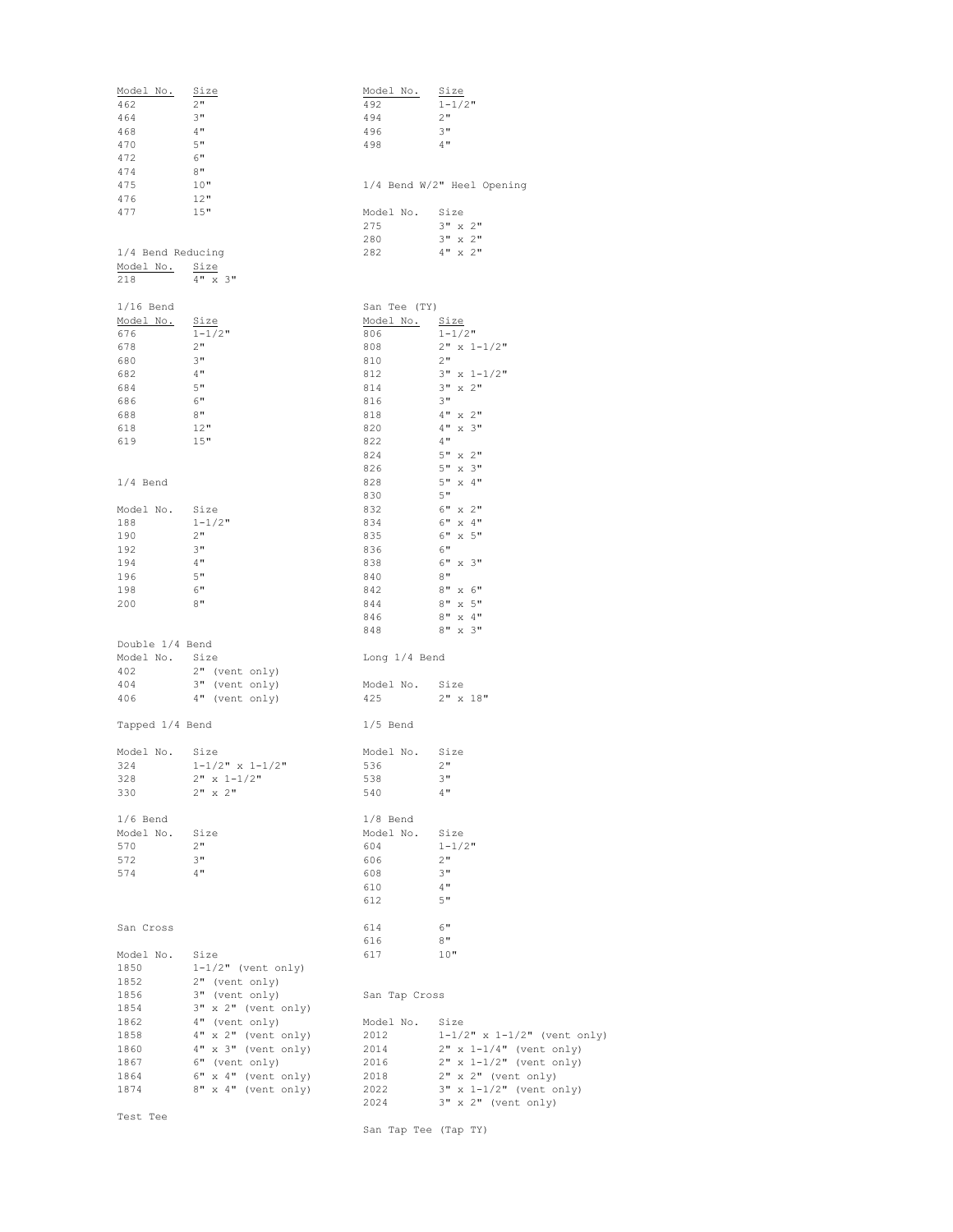| Model No.<br>2046 | Size<br>2"                | Model No.            | Size                                 |
|-------------------|---------------------------|----------------------|--------------------------------------|
| 2048              | 3"                        | 1208                 | $1 - 1/2$ " x $1 - 1/4$ "            |
| 2050              | 4"                        | 1210                 | $1 - 1/2$ " x $1 - 1/2$ "            |
| 2052              | 5"                        | 1216                 | 2"                                   |
| 2054              | 6"                        | 1214                 | $2" x 1-1/2"$                        |
| 2056              | 8"                        | 1212                 | $2" x 1-1/4"$                        |
| 2058              | 10"                       | 1223                 | 3"                                   |
|                   |                           | 1220                 | $3" x 1-1/2"$                        |
|                   |                           | 1222                 | 3" x 2"                              |
|                   | Iron Body Cleanout-Tapped | 1226                 | $4" \times 1-1/2"$                   |
|                   |                           | 1228                 | $4" \times 2"$                       |
| Model No.         | Size                      |                      |                                      |
| 8570              | $6"$ x $5"$               |                      |                                      |
|                   |                           |                      |                                      |
| Wye               |                           |                      | Combination Wye and 1/8 Bend         |
| Model No.         | Size                      | Model No.            | Size                                 |
| 1312              | $1 - 1/2$ "               | 1694                 | $1 - 1/2$ "                          |
| 1314              | 2"                        | 1698                 | 2"                                   |
| 1316              | $3" \times 2"$            | 1696                 | $2" x 1-1/2"$                        |
| 1318              | $3"$                      | 1700                 | 3" x 2"                              |
| 1320              | $4" \times 2"$            | 1702                 | 3"                                   |
| 1322              | $4" \times 3"$            | 1704                 | 4" x 2"                              |
| 1324              | 4"                        | 1706                 | $4" \times 3"$                       |
| 1332              | 5"                        | 1708                 | 4"                                   |
| 1326              | 5" x 2"                   | 1716                 | 5"                                   |
| 1328              | $5" \times 3"$            | 1710                 | $5"$ x $2"$                          |
| 1330              | $5" \times 4"$            | 1712                 | $5" \times 3"$                       |
| 1342              | 6"                        | 1714                 | $5" \times 4"$                       |
| 1334              | $6"$ x $2"$               | 1718                 | $6"$ x $2"$                          |
| 1336              | $6" \times 3"$            | 1720                 | 6" x 3"                              |
| 1338              | 6" x 4"                   | 1722                 | 6" x 4"                              |
| 1340              | $6" \times 5"$            | 1724                 | $6"$ x $5"$                          |
| 1354              | 8"                        | 1726                 | 6"                                   |
| 1344              | $8" \times 2"$            | 1734                 | 8"                                   |
| 1346              | $8" \times 3"$            | 1728                 | 8" x 4"                              |
| 1348              | $8'' \times 4''$          | 1730                 | $8" \times 5"$                       |
| 1350              | 8" x 5"                   | 1732                 | $8" \times 6"$                       |
| 1352              | $8" \times 6"$            |                      |                                      |
| 1361              | 10"                       |                      |                                      |
| 1357              | 10" x 4"                  | Blind Plug           |                                      |
| 1359              | 10" x 6"                  |                      |                                      |
| 1360              | $10" \times 8"$           | Model No.            | Size                                 |
| 1362              | 12"                       | 2480                 | $1 - 1/2$ "                          |
| 1363              | 15"                       | 2482                 | 2"                                   |
|                   |                           | 2484                 | 3"                                   |
|                   |                           | 2486                 | 4"                                   |
| Upright Wye       |                           | 2488                 | 5"                                   |
|                   |                           | 2490                 | 6"                                   |
| Model No.         | Size                      | 2492                 | 8"                                   |
| 1646              | 2"                        | 2494                 | 10"                                  |
| 1648              | 3" x 2"                   | 2495                 | 12"                                  |
| 1650              | 3"                        | 2496                 | 15"                                  |
| 1652              | $4" \times 2"$            |                      |                                      |
| 1654              | $4" \times 3"$            |                      |                                      |
|                   |                           |                      |                                      |
| Short Reducer     |                           |                      | Combination Wye and 1/8 Bend, Double |
| Model No.         | Size                      | Model No.            | Size                                 |
| 2138              | $2" x 1-1/2"$             | 1802                 | 2"                                   |
| 2140              | $3" \times 2"$            | 1806                 | 3"                                   |
| 2142              | $4" \times 2"$            | 1804                 | $3" \times 2"$                       |
| 2144              | $4" \times 3"$            | 1812                 | 4"                                   |
| 2146              | $5" \times 2"$            | 1808                 | $4" \times 2"$                       |
| 2148              | 5" x 3"                   |                      |                                      |
| 2150              | $5" \times 4"$            |                      |                                      |
| 2152              | $6" \times 2"$            | Closet Bend Reducing |                                      |
| 2154              | $6" \times 3"$            |                      |                                      |
| 2156              | $6" \times 4"$            | Model No.            | Size                                 |
| 2158              | $6"$ x $5"$               | 2832                 | $3"$ x $4"$ x $6"$ x $12"$           |
| 2160              | $8" \times 2"$            | 2840                 | 3" x 4" x 6" x 15"                   |
|                   | $8" \times 3"$            | 2842                 | 3" x 4" x 6" x 16"                   |
|                   |                           |                      |                                      |
| 2162<br>2164      | $8" \times 4"$            | 2852                 | 3" x 4" x 10" x 12"                  |
| 2166              | $8" \times 5"$            | 2866                 | 3" x 4" x 16" x 16"                  |
| 2168              | $8" \times 6"$            |                      |                                      |
| 2172              | $10" \times 4"$           |                      |                                      |
| 2174              | 10" x 6"                  | Closet Bend          |                                      |